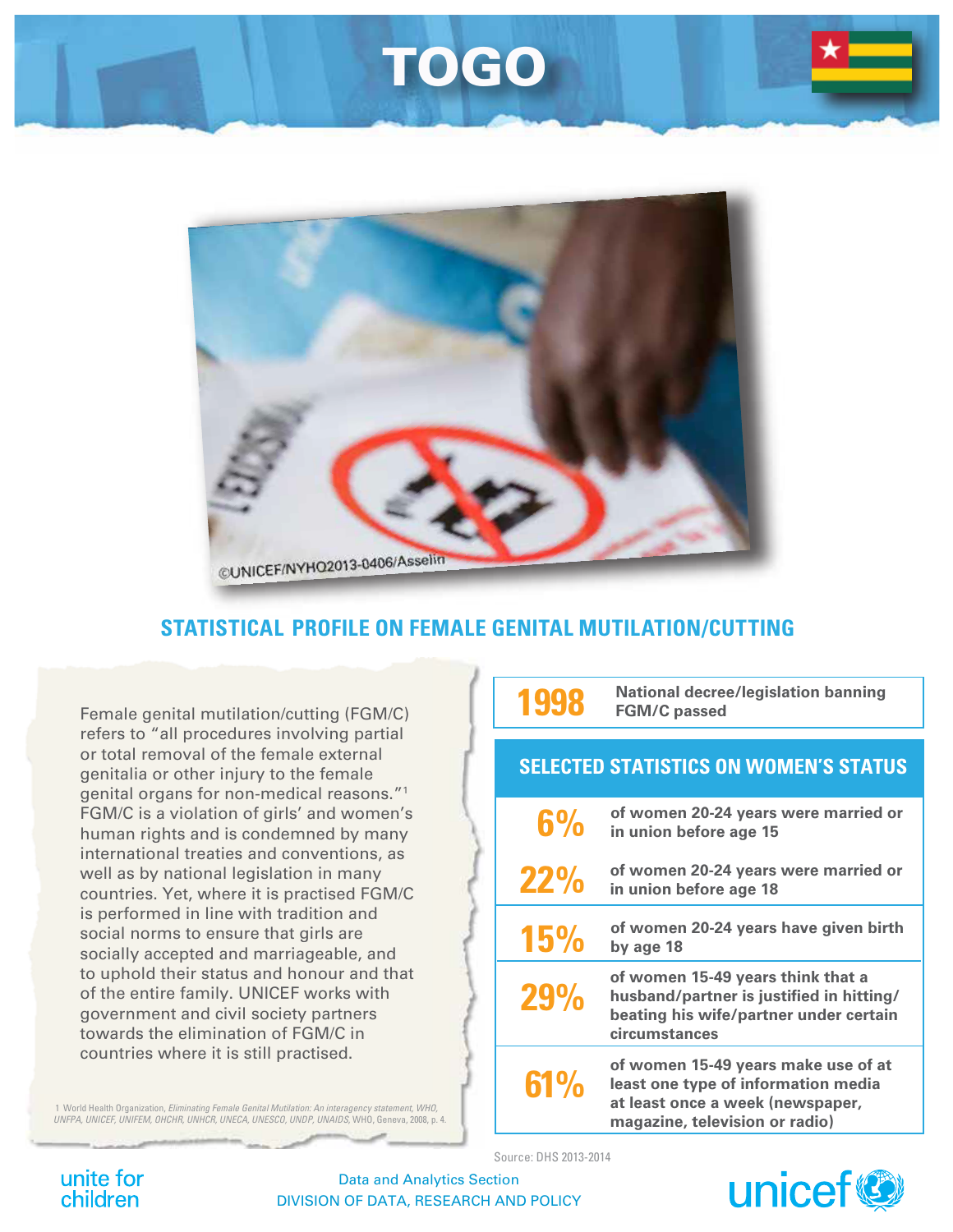#### **National prevalence of FGM/C is low in Togo, but certain ethnic groups are more likely to practice it than others**



#### **WHEN AND HOW IS FGM/C PERFORMED? WHEN AND HOW IS FGM/C PERFORMED?**

#### **Two in three girls and women have had their genital area cut with some flesh removed**

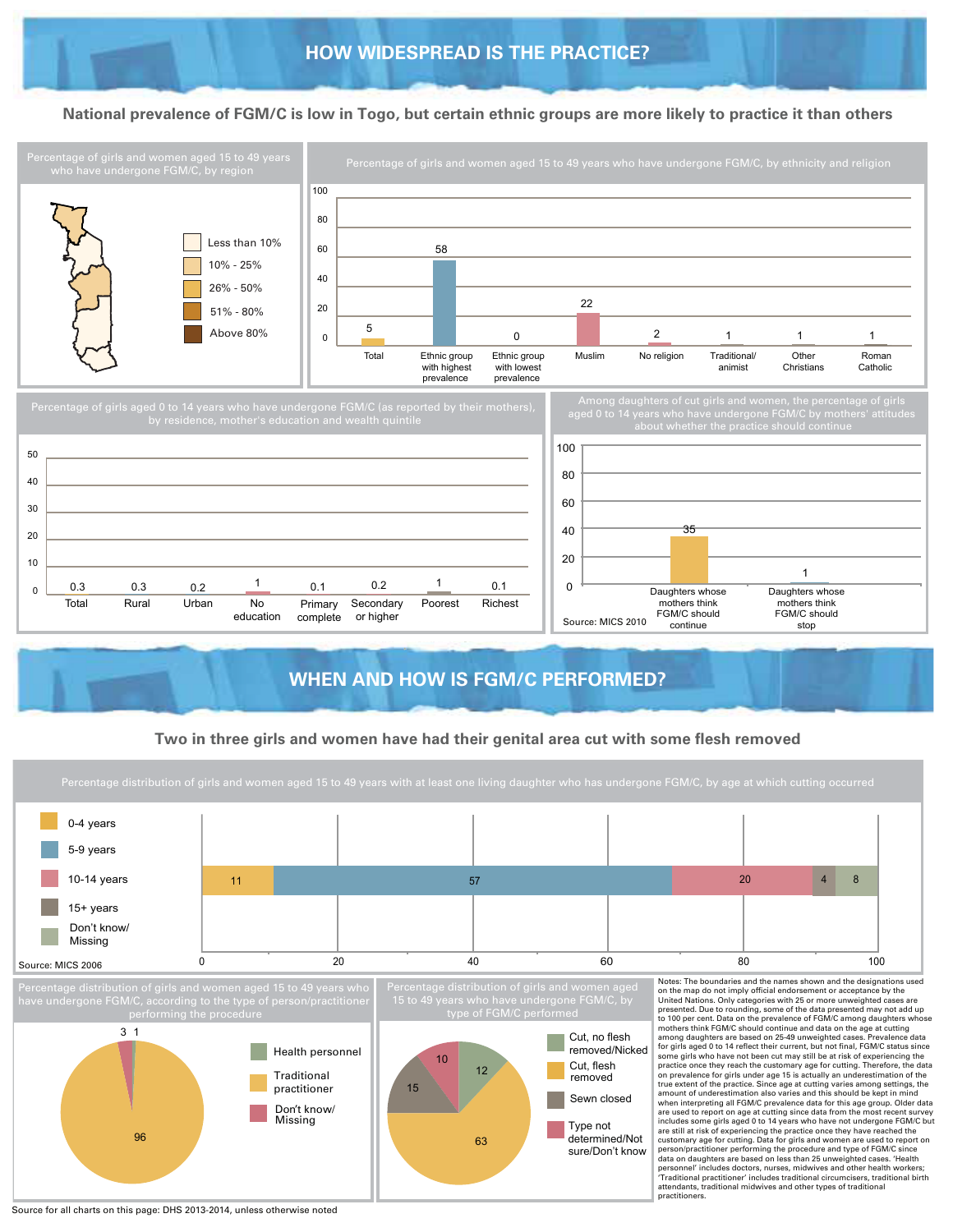#### **Most people in Togo think the practice should stop**



Percentage of girls and women aged 15 to 49 years who have heard about FGM/C and think the practice should continue,



### **IS THE PRACTICE OF FGM/C CHANGING?**

#### **The practice of FGM/C has been systematically very low throughout the years**